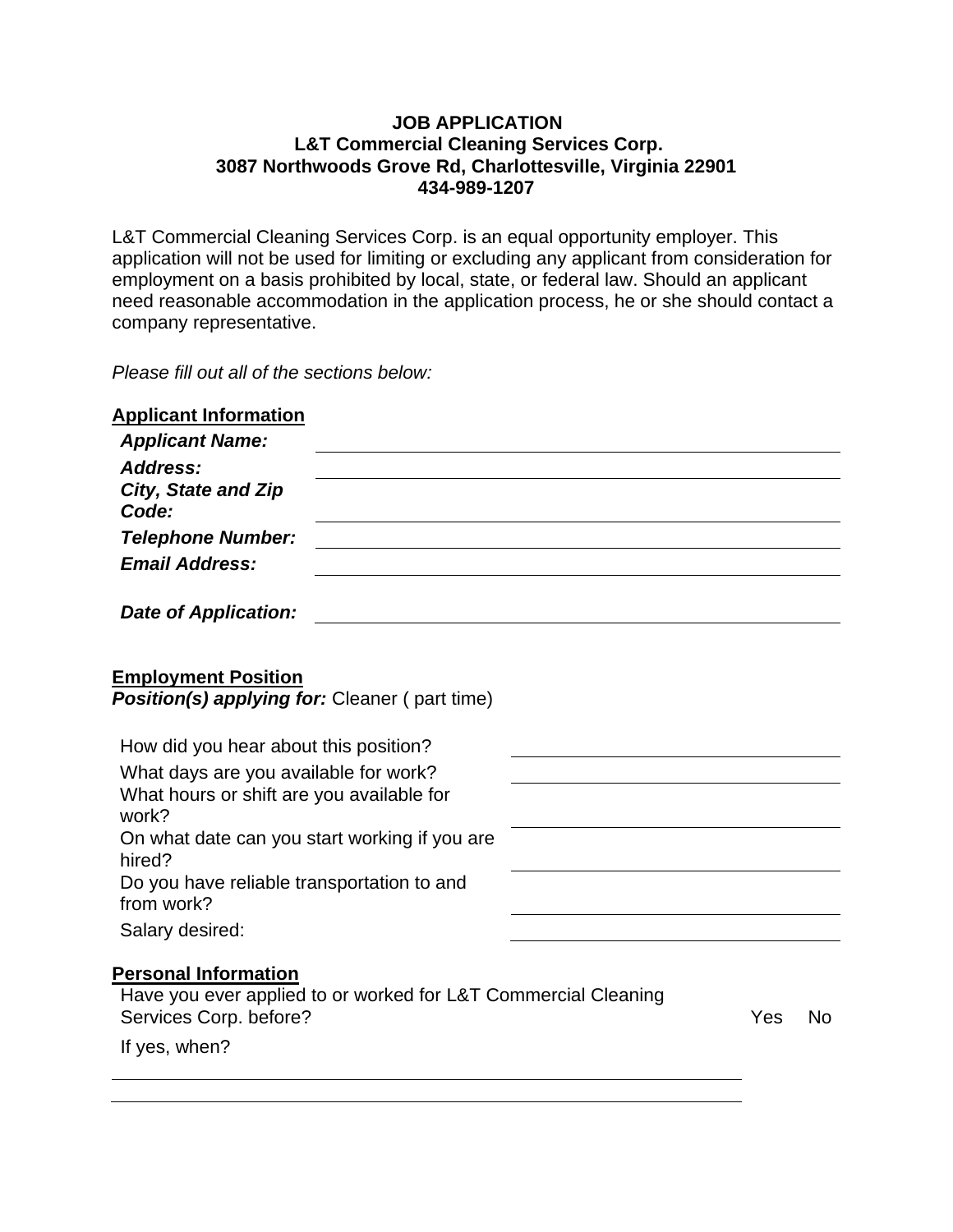| Do you have any friends, relatives, or acquaintances working for L&T<br><b>Commercial Cleaning Services Corp.</b><br>If yes, state name & relationship: | Yes        | No.            |
|---------------------------------------------------------------------------------------------------------------------------------------------------------|------------|----------------|
|                                                                                                                                                         |            |                |
| Are you 18 years of age or older?                                                                                                                       | Yes        | <b>No</b>      |
| Are you a U.S. citizen or approved to work in the United States?                                                                                        | Yes.       | <b>No</b>      |
| What document can you provide as proof of citizenship or legal status?                                                                                  |            |                |
| Will you consent to a mandatory controlled substance test?                                                                                              | Yes        | No.            |
| Do you have any condition which would require job accommodations?                                                                                       | <b>Yes</b> | N <sub>o</sub> |
| If yes, please describe accommodations required below.                                                                                                  |            |                |
| Have you ever been convicted of a criminal offense (felony or                                                                                           |            |                |
| misdemeanor)?                                                                                                                                           | Yes        | No.            |
| If yes, please state the nature of the crime(s), when and where convicted and<br>disposition of the case:                                               |            |                |
|                                                                                                                                                         |            |                |

*(Note: No applicant will be denied employment solely on the grounds of conviction of a criminal offense. The date of the offense, the nature of the offense, including any significant details that affect the description of the event, and the surrounding circumstances and the relevance of the offense to the position(s) applied for may, however, be considered.)*

### **Job Skills/Qualifications**

Please list below the skills and qualifications you possess for the position for which you are applying:

*(Note: L&T Commercial Cleaning Services Corp. complies with the ADA and considers reasonable accommodation measures that may be necessary for eligible applicants/employees to perform essential functions. )*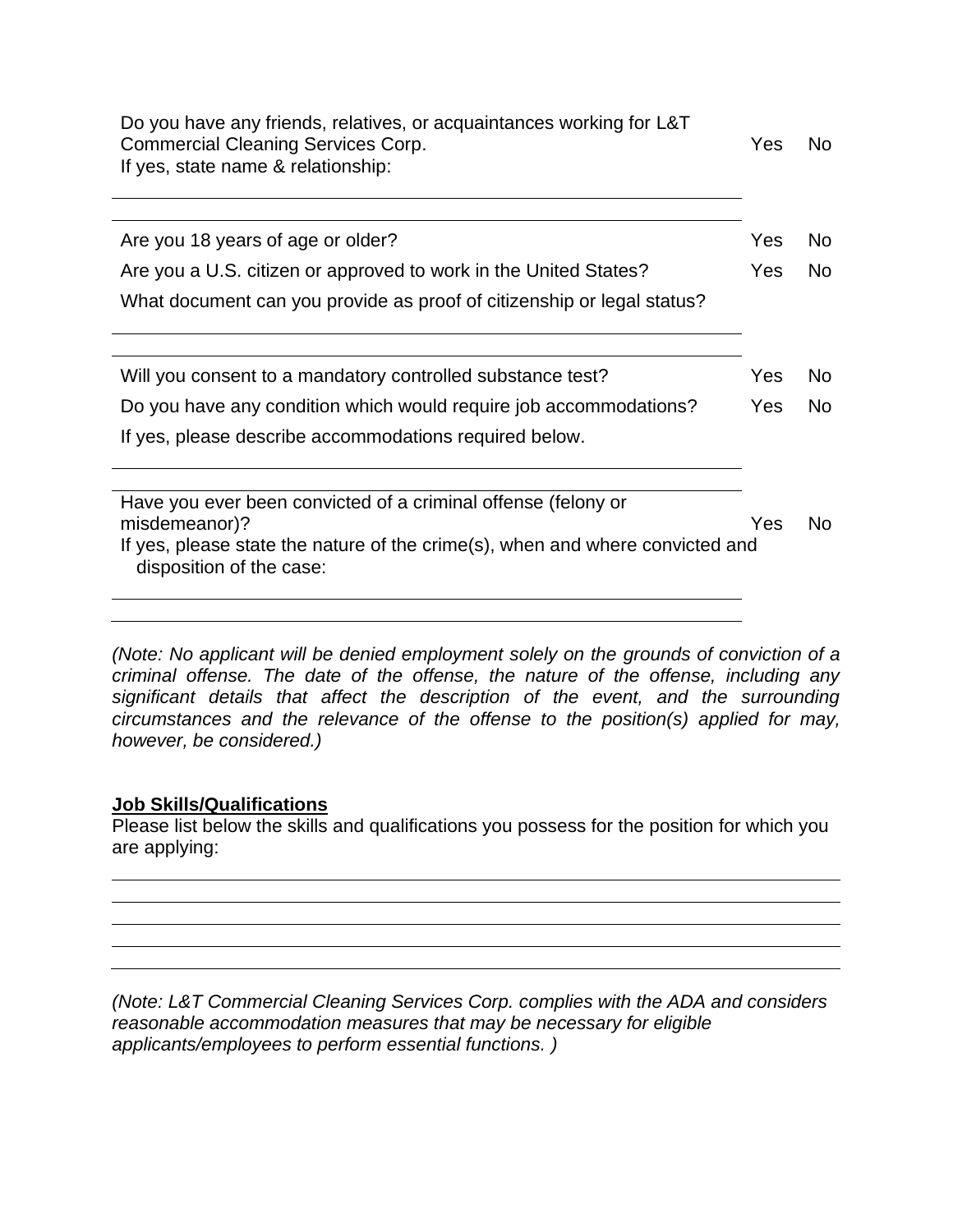# **Education and Training**

## **High School**

| Name | Location (City,<br>State) | <b>Year Graduated</b> | Degree Earned |
|------|---------------------------|-----------------------|---------------|
|      |                           |                       |               |

## **College/University**

| Name | Location (City,<br>State) | <b>Year Graduated</b> | Degree Earned |
|------|---------------------------|-----------------------|---------------|
|      |                           |                       |               |

## **Vocational School/Specialized Training**

| Name | Location (City,<br>State) | <b>Year Graduated</b> | Degree Earned |
|------|---------------------------|-----------------------|---------------|
|      |                           |                       |               |

# *Previous Employment*

| <b>Employer Name:</b>      |  |
|----------------------------|--|
| Job Title:                 |  |
| <b>Supervisor Name:</b>    |  |
| <b>Employer Address:</b>   |  |
| City, State and Zip Code:  |  |
| <b>Employer Telephone:</b> |  |
| Dates Employed:            |  |
| Reason for leaving:        |  |
|                            |  |
| <b>Employer Name:</b>      |  |
| Job Title:                 |  |
| <b>Supervisor Name:</b>    |  |
| <b>Employer Address:</b>   |  |
| City, State and Zip Code:  |  |
| <b>Employer Telephone:</b> |  |
| Dates Employed:            |  |
| Reason for leaving:        |  |
|                            |  |
| <b>Employer Name:</b>      |  |
| Job Title:                 |  |
| <b>Supervisor Name:</b>    |  |
| <b>Employer Address:</b>   |  |
| City, State and Zip Code:  |  |
| <b>Employer Telephone:</b> |  |
| Dates Employed:            |  |
| Reason for leaving:        |  |